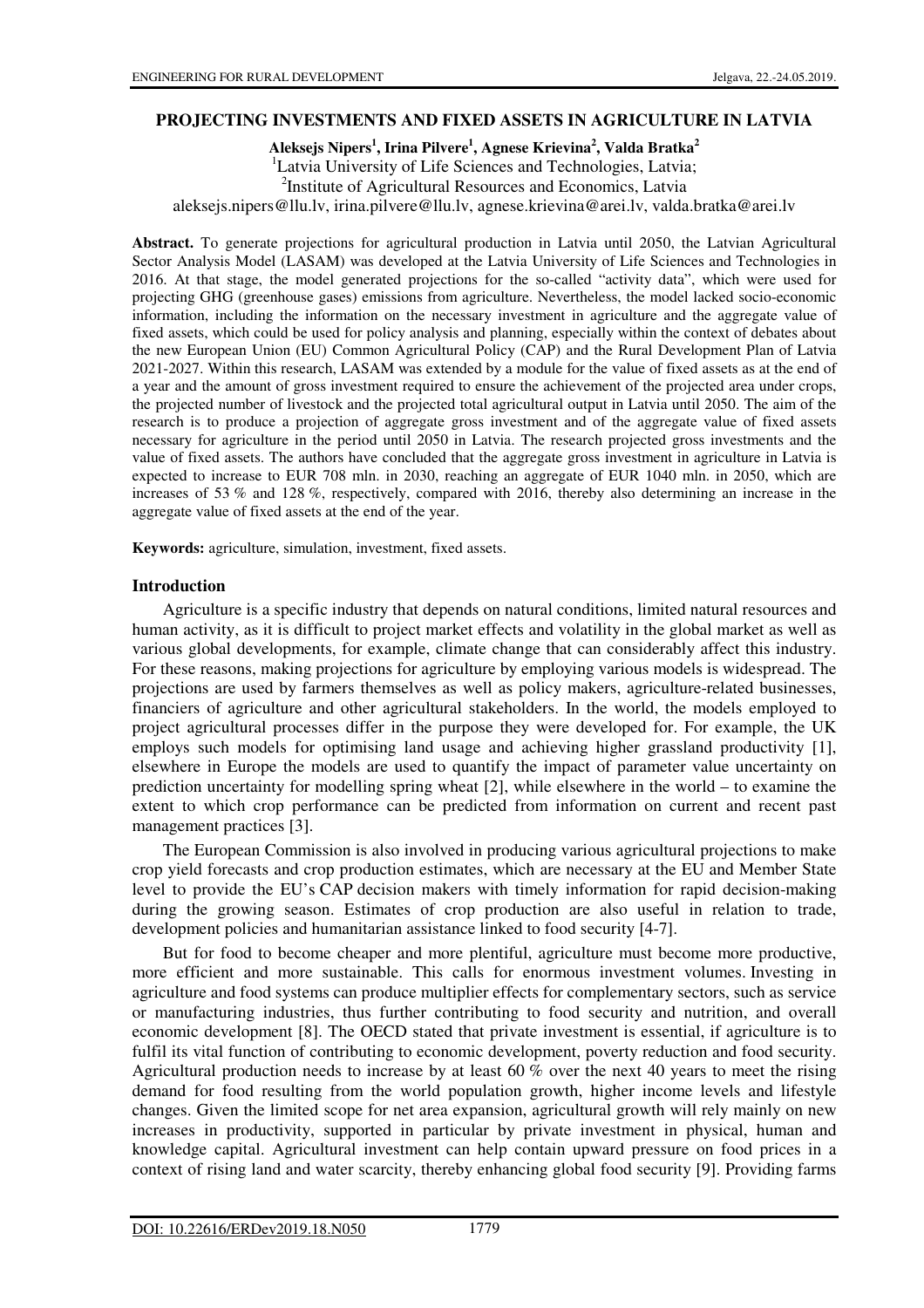with tractors and agricultural machines in time is important for performing agricultural work [10]. However, it is not enough because farmland, farm buildings and structures, equipment and farm animals are also necessary. Therefore, *the overall aim of the research* is to produce a projection of aggregate gross investment and of the aggregate value of fixed assets necessary for agriculture in the period until 2050 in Latvia.

## **Materials and methods**

To generate projections for the Latvian agricultural sector, the LASAM model was developed in 2016. The model covers the following key agricultural industries: cereals (wheat, barley, rye, oats, triticale), oil crops (rapeseed), legumes, potato, vegetables, dairy and beef cattle, sheep, goats, horses, pigs, poultry and laying hens [11-14]. The model initially was developed as an econometric, recursive, dynamic, multi-period scenario model. Those projections were primary focused on "activity data" (agricultural areas, numbers of animals) and used to estimate agricultural production in Latvia and agricultural GHG emissions. Within this research project, the LASAM model was extended by a module for the value of fixed assets and investment [14]. One of the model indicators shown in this paper is the value of fixed assets as at the end of a year and the amount of gross investment required to ensure the achievement of the projected area under crops and the projected number of livestock and therefore the projected total agricultural output. The calculation and projection of investments and of the value of fixed assets until 2050 largely relies on the Farm Accountancy Data Network (FADN) data [15]. The model is written in R language, using RStudio software.

To simulate the *value of fixed assets* and the amount of the necessary investment in agriculture, the first step involved the use of causal associations identified in a data set comprised of FADN farm data for 2014, 2015 and 2016. Of the total of 1000 farms in the FADN system, the research employed the data for a set of 905 farms, excluding the farms having a zero value for the kinds of fixed assets analysed as well as selecting the farms that participated in the FADN system for all the three years analysed, as the research used average three-year data (i.e. the averages for the period 2014-2016). The causal associations were analysed using a multifactor regression equation. In the analysis, the dependent variable was the value of fixed assets as at the end of the year, which represented the values of permanent crops, land improvement, farm buildings and structures, machinery and equipment, other fixed assets and breeding livestock. The factors of the equation (independent variables) represented the areas under various crops and the average numbers of livestock on the farms.

The following crop and livestock categories were selected: 1) GOP (grains, oil crops and legumes); 2) permanent crops; 3) vegetables, strawberry, flowers and potato; 4) dairy cows; 5) other grazing livestock – suckling cows and horses –, which were assigned a coefficient of 1, as well as sheep and goats, which were assigned a coefficient of 0.5; 6) pigs (coefficient 1) and poultry (coefficient 0.01). The summing within the factor 5) and 6) was based on the own assumption regarding the differences in the occupied space by livestock.

In the first step, the value of fixed assets for the Latvian agricultural sector was projected by the following equation:

$$
P' = a + \beta_1 \cdot Q_{GOP} + \beta_2 \cdot Q_{per} + \beta_3 \cdot Q_{vegfp} + \beta_4 \cdot Q_{comni} + \beta_5 \cdot Q_{graz} + \beta_6 \cdot Q_{graniv}
$$
(1)

where  $P'$  – value of fixed assets (thsd EUR);

 *QGOP* – area (ha) under grains, oil crops and legumes;  $Q_{per}$  – area (ha) under permanent crops;  $Q_{\text{v}ee\text{fm}}$  – area (ha) under vegetables, strawberry, flowers and potato;  *Qcowmi* – number of dairy cows;  *Qgraz* – number of other grazing livestock;  *Qgraniv* – number of pigs and poultry.

The necessary coefficients for the projection were obtained from the linear regression analysis (OLS) applied to farm level data. The intercept *a* of the regression equation equalled -42.83, the coefficient  $\beta_1$  for the GEP area was 1.00, the coefficient  $\beta_2$  for permanent crops was 5.98, the coefficient  $\beta_3$  for vegetables, strawberry and flowers was 3.38, the coefficient  $\beta_4$  for dairy cows (number) was 4.12, the coefficient  $\beta_5$  for other grazing livestock was 1.56, the coefficient  $\beta_6$  for pigs and poultry was 0.38, and  $p = 0.000$  (Table 1).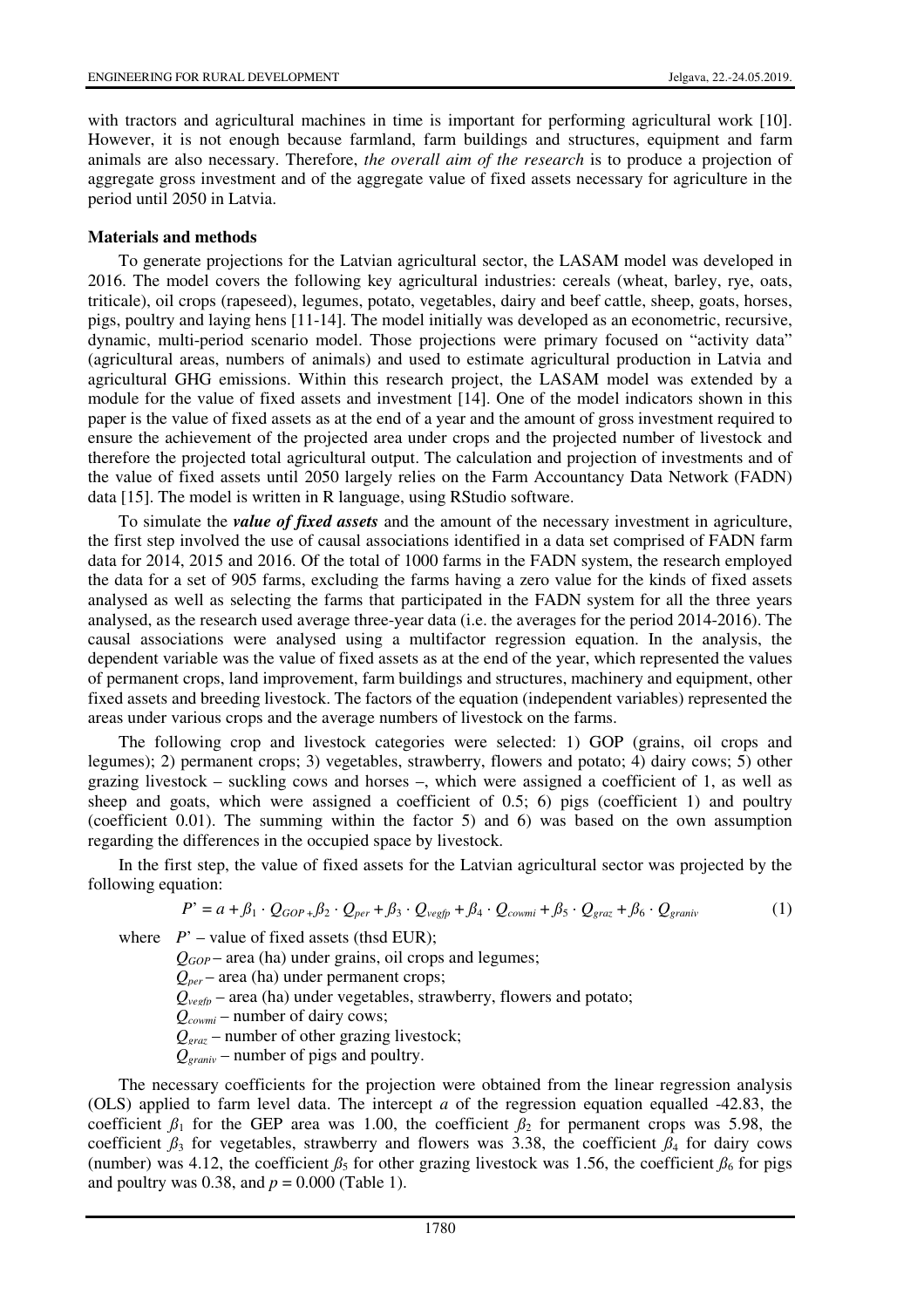#### Table 1

| Parameters of the regression equation                                  |                 |                   |          |               |  |  |  |  |
|------------------------------------------------------------------------|-----------------|-------------------|----------|---------------|--|--|--|--|
| <b>Coefficients</b>                                                    | <b>Estimate</b> | <b>Std. Error</b> | t value  | Pr(>  t )     |  |  |  |  |
| Intercept                                                              | $-42.83$        | 16.22             | $-2.640$ | $0.00843**$   |  |  |  |  |
| $\mathcal{Q}_{GOP}$                                                    | 1.00            | 0.05              | 19.864   | $< 2e-16$ *** |  |  |  |  |
| $\mathcal{Q}_{\scriptscriptstyle{per}}$                                | 5.98            | 3.03              | 1.971    | $0.04905*$    |  |  |  |  |
| $Q_{\text{vegfp}}$                                                     | 3.38            | 1.18              | 2.853    | $0.00443**$   |  |  |  |  |
| $\mathcal{Q}_{cowni}$                                                  | 4.12            | 0.21              | 19.856   | $< 2e-16$ *** |  |  |  |  |
| $\mathcal{Q}_{\mathit{graz}}$                                          | 1.56            | 0.63              | 2.487    | $0.01305*$    |  |  |  |  |
| $Q_{\text{gen}iv}$                                                     | 0.38            | 0.01              | 48.631   | $< 2e-16$ *** |  |  |  |  |
| Signif. codes: $0$ '***' $0.001$ '**' $0.01$ '*' $0.05$ '.' $0.1$ ' '1 |                 |                   |          |               |  |  |  |  |
| Residual standard error: 404.3 on 898 degrees of freedom               |                 |                   |          |               |  |  |  |  |
| Multiple R-squared: 0.7961, Adjusted R-squared: 0.7947                 |                 |                   |          |               |  |  |  |  |
| F-statistic: 584.2 on 6 and 898 DF, p-value: $< 2.2e-16$               |                 |                   |          |               |  |  |  |  |

# **Regression equation parameters for the average value of fixed assets in Latvian farms, without considering structural changes (average for the period 2014-2016) [14; 15]**

The agricultural sector-level projections of the crop area and the number of livestock produced by the LASAM model [14] were used in the presented equation for calculating the future values of fixed assets for the Latvian agricultural sector (without considering structural changes and therefore excluding farm consolidation component).

In view of the existing differences between generalised agricultural sector level data obtained from the FADN farms and overall agricultural area and livestock statistical data, the projections of the total crop area and the number of livestock were corrected by a ratio of generalised FADN data to area and livestock statistical data for 2016 and the following years for each category of crops and livestock (for the future, it is assumed that the FADN coverage will expand).

The second step involved taking into consideration agricultural structural changes too that, among others, included an increase in capital intensity on farms. It was assumed that the value of fixed assets obtained from the FADN farms generalised to the agricultural sector level represented the amount of fixed assets for the agriculture of Latvia; accordingly, projections were made for this value, which was also the dependent variable of the regression equation, the causal associations of which were used for further projection.

One of the factors of the regression equation was the value of fixed assets (which excludes farm consolidation component) calculated in the first step, while the second factor – the average UAA per farm. In Latvia, the average farm size in 2014 was 24.4 ha UAA, in  $2015 - 26$  ha and in  $2016 - 27.6$ ha, which was a 2.2-fold increase compared with 2005 and indicates the consolidation of farms. The total value of fixed assets for the Latvian agricultural sector (considering also structural change) was projected by the following equation:

$$
P = b + \beta_7 \cdot P^* + \beta_8 \cdot S_A \tag{2}
$$

where  $P$  – total value of fixed assets, considering structural change (thsd EUR);

*P*' – value of fixed assets (thsd EUR);

 $S_A$  – average area (ha) per farm.

The necessary coefficients were derived from the linear regression analysis (OLS), where intercept (b) of the regression equation equalled -9.971e + 05, the first coefficient ( $\beta_7$ ) equalled 8.302e-01, the second coefficient  $(\beta_8)$  equalled 3.273e + 04 and p = 0.000 (Table 2).

To calculate the future values of fixed assets for the Latvian agricultural sector, the equation (2) took into account the previously calculated values of fixed assets (which excludes farm consolidation component) and a projection of the average UAA per farm (made based on the trend equation).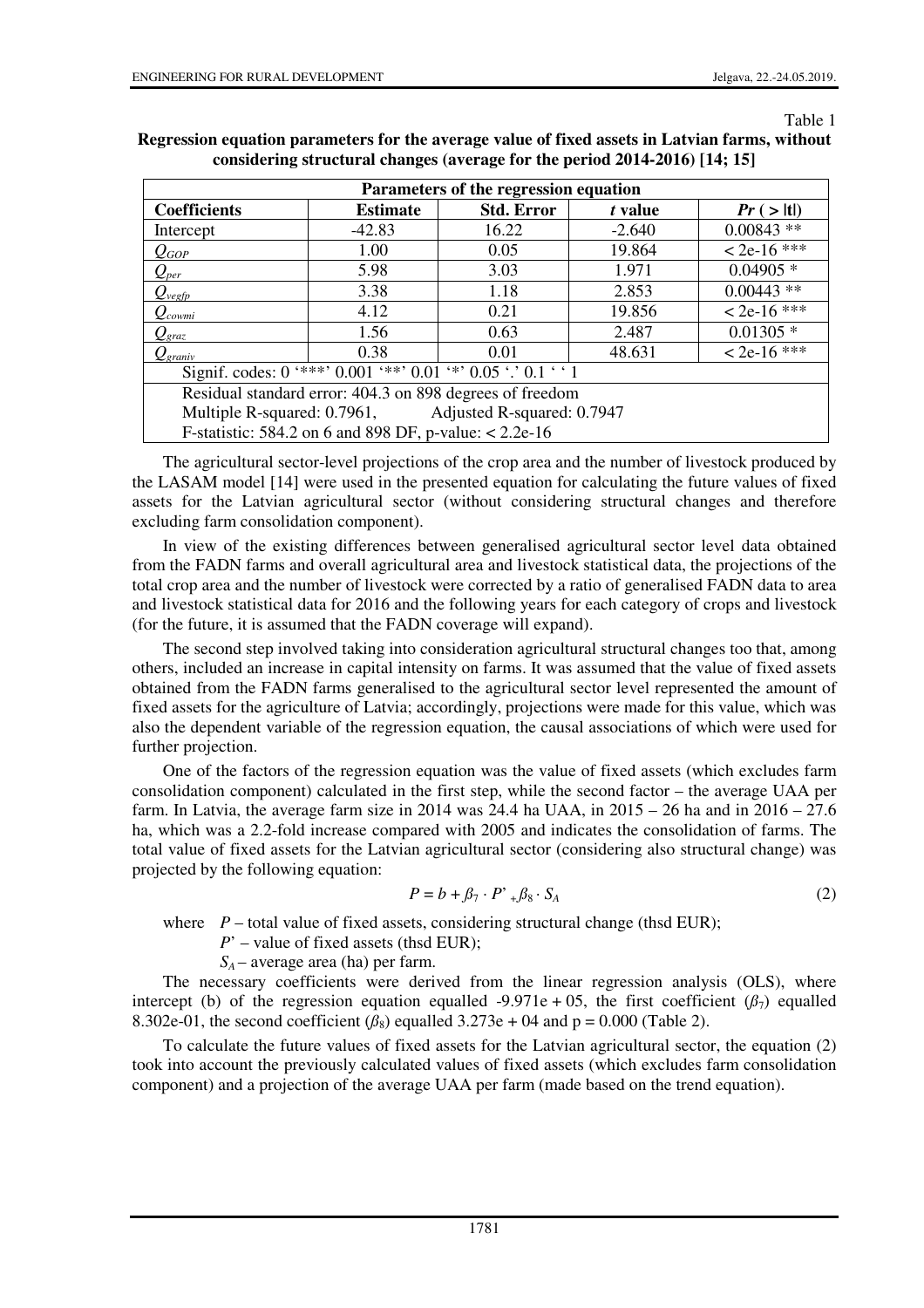#### Table 2

| Regression equation parameters for the value of fixed assets in Latvia, taking into account the |  |
|-------------------------------------------------------------------------------------------------|--|
| structural change in agriculture with regard to UAA use $(2005-2016)$ [14; 15]                  |  |

| Parameters of the regression equation                                  |                 |                   |          |            |  |  |  |  |
|------------------------------------------------------------------------|-----------------|-------------------|----------|------------|--|--|--|--|
| <b>Coefficients</b>                                                    | <b>Estimate</b> | <b>Std. Error</b> | t value  | Pr(>  t )  |  |  |  |  |
| Intercept                                                              | $-9.971e + 05$  | $4.800e + 05$     | $-2.077$ | $0.0676$ . |  |  |  |  |
| P'                                                                     | 8.302e-01       | 3.873e-01         | 2.144    | $0.0606$ . |  |  |  |  |
| $S_A$                                                                  | $3.273e + 04$   | $1.310e + 04$     | 2.499    | $0.0339*$  |  |  |  |  |
| Signif. codes: $0$ '***' $0.001$ '**' $0.01$ '*' $0.05$ '.' $0.1$ ' '1 |                 |                   |          |            |  |  |  |  |
| Residual standard error: 101500 on 9 degrees of freedom                |                 |                   |          |            |  |  |  |  |
| Multiple R-squared: 0.9001, Adjusted R-squared: 0.8779                 |                 |                   |          |            |  |  |  |  |
| F-statistic: 40.55 on 2 and 9 DF, p-value: 3.146e-05                   |                 |                   |          |            |  |  |  |  |

*Gross investment*. Production expansion is associated with the need to purchase fixed assets or make investments. At the same time, the use of fixed assets in the production process involves their depreciation, which could be offset by making investments and, consequently, increasing the book value of fixed assets. The following equation is employed to determine the need for investment:

$$
I_{t} = \frac{\left(P_{t} - 2P_{t-1} + P_{t-2} + I_{t-1} - \frac{1}{n}I_{t-n}\right)}{1 - 1/n},\tag{3}
$$

where  $I_t$  – necessary investment in the t-th year;

 $P_t$  – book value of fixed assets in the t-th year;

 *n* – period of complete depreciation of fixed assets in years.

It was assumed that the value of gross investment for the FADN farms generalised to the agricultural sector level represented the amount of the gross investment needed for the agriculture of Latvia; accordingly, projections were made for this value.

To determine the amount of the necessary investment in the Latvian agricultural sector, the equation (3) took into account the values of fixed assets for the previous years (generalised FADN data) and the previous projection of the value of fixed assets, which represented a function of output (based on the area and the number of livestock) and farm consolidation, as well as the value of gross investment made in the previous years (generalised FADN data) and the future values of gross investment, which were dynamically calculated in each of the previous steps. The depreciation period was assumed to be seven years.

## **Results and discussion**

Agriculture is a capital-intensive industry. A percentage breakdown of fixed assets by key type of farms in Latvia in 2016 reveals differences, which are summarised in Table 3. In terms of value, the most important items of fixed assets are farm buildings and structures as well as machinery and equipment. In 2016, the buildings and structures of dairy farms accounted for 42 % of the aggregate value of fixed assets of the farms, while those of pig and poultry farms as well as vegetable farms comprised almost 70 %; the share for field crop farms was 27 %. In 2016, the machinery and equipment of vegetable farms represented the highest percentage of fixed assets of the farms at 64 %, while the percentage for dairy farms was 33 %.

To replenish their fixed assets, farms in Latvia usually use their own resources, which are earned from their main economic activity, loans as well as various support payments – direct payments and the financial assistance provided by the Rural Development Programme. Of the total value of gross investment, investment subsidies comprised on average 12 %; in the period 2014-2016, the average rate for dairy farms was the highest at 17 %, while that for field crop farms was 12 %.

As agricultural output and farm consolidation progressed in Latvia in the period 2005-2016, the aggregate value of fixed assets increased from EUR 687.9 mln. to EUR 1546.6 mln. or 2.25-fold. Compared with the previous year, a very considerable increase in the aggregate value of fixed assets was observed in 2011, 2013, 2006 and 2008 – by 18.6 %, 18.5 %, 17.6 % and 15.3 %, respectively; it indicated the active implementation of the EU-funded investment projects in the mentioned years. In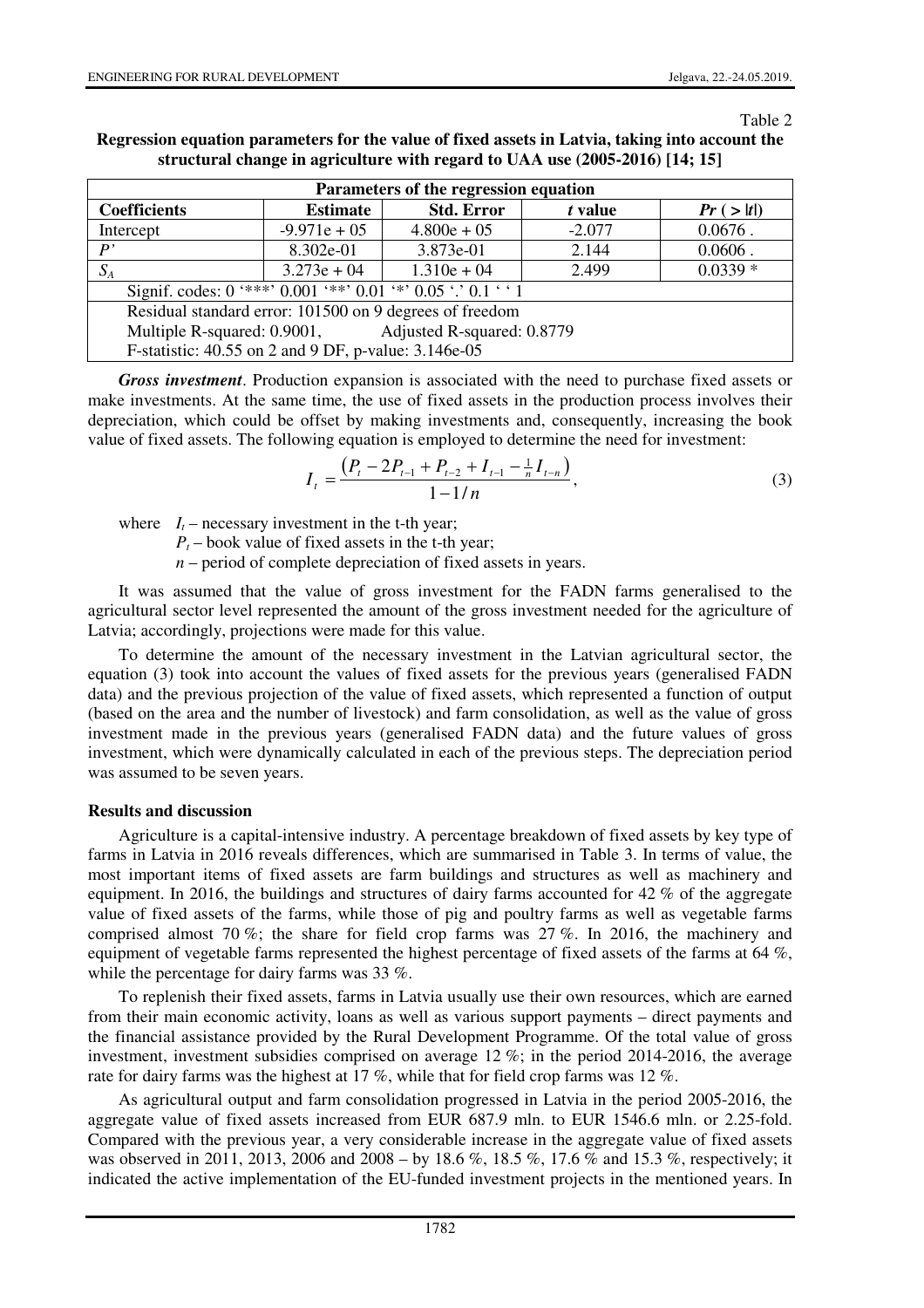2010 and 2015, however, the value of fixed assets, compared with the previous year, decreased, which could be explained by the economic crisis in the former case and the beginning of a new EU programming period and the unavailability of investment subsidies in the latter case.

Table 3

| Type of farms/<br>investment                                                       | Field<br>crops | <b>Vegetables</b> | <b>Permanent</b><br>crops | <b>Dairy</b> | livestock poultry | Grazing Pigs and |  |  |  |
|------------------------------------------------------------------------------------|----------------|-------------------|---------------------------|--------------|-------------------|------------------|--|--|--|
| Percentage breakdown of fixed assets                                               |                |                   |                           |              |                   |                  |  |  |  |
| Permanent crops                                                                    | $0.2\%$        | $0.0\%$           | 55.1%                     | $0.1\%$      | $0.0\%$           | $0.0 \%$         |  |  |  |
| Land improvement                                                                   | $0.9\%$        | $0.0\%$           | $0.2\%$                   | $0.1 \%$     | $0.3\%$           | $0.0\%$          |  |  |  |
| Farm buildings and structures                                                      | 26.8%          | 68.8%             | 19.4%                     | 41.5%        | 25.6 %            | 69.9%            |  |  |  |
| Machinery and equipment                                                            | 63.7 %         | 27.0%             | $21.2\%$                  | 33.1 %       | 37.5 %            | 19.1 %           |  |  |  |
| Other fixed assets                                                                 | $7.5\%$        | 4.1 %             | 4.1 %                     | $3.4\%$      | $3.6\%$           | 2.9%             |  |  |  |
| Breeding livestock                                                                 | $0.9\%$        | $0.0\%$           | $0.0\%$                   | 21.9%        | 33.0 $%$          | 8.1%             |  |  |  |
| Total                                                                              | 100 %          | 100 %             | 100 %                     | 100 $%$      | $100\%$           | 100 %            |  |  |  |
| Financial support as a percentage of total gross investment (average in 2014-2016) |                |                   |                           |              |                   |                  |  |  |  |
| Investment subsidies in the reporting<br>year                                      | 11 $%$         | 13 $%$            | 8%                        | $18\%$       | 18%               | 9%               |  |  |  |
| Investment subsidies                                                               | $12\%$         | $16\%$            | $5\%$                     | 17%          | $10\%$            | 3%               |  |  |  |

**Percentage breakdown of fixed assets and financial support (as a percentage of total gross investment) for various types of farms in 2016 [15]**

 In the future, based on the projections of the area under crops and the number of livestock, the aggregate value of fixed assets in the agriculture of Latvia is projected to increase, reaching EUR 2274 mln. in 2030 and EUR 3097 mln. in 2050, which are increases by 46 % and 100 %, respectively (Fig. 1).









In view of the aggregate value of fixed assets (determined as a function of agricultural output and farm consolidation), and fixed asset depreciation, the research estimated the need for the potential aggregate amount of investment in the agriculture of Latvia. In the period 2005-2016, the annual aggregate amount of gross investment in the agriculture of Latvia ranged from EUR 176 mln. in 2010 to EUR 463 mln. in 2016 and EUR 462 mln. in 2013, which determined the aggregate value of fixed assets at the end of the year (Fig.1). The highest annual rate of increase in the aggregate amount of gross investment was reported in 2015 at 31 %, whereas the lowest rate was reported in 2009, when it was only 52 % of the 2008 level, which was due to the global financial crisis. In the period 2005-2016, the annual aggregate amount of gross investment increased by 41 % (from EUR 329 mln. to EUR 463 mln.). According to the projections, the annual aggregate amount of gross investment needed for the agriculture of Latvia is expected to equal EUR 708 mln. in 2030, increasing to EUR 1040 mln. by 2050, which represent 53 % and 128 % increases, compared with 2016. This means that the aggregate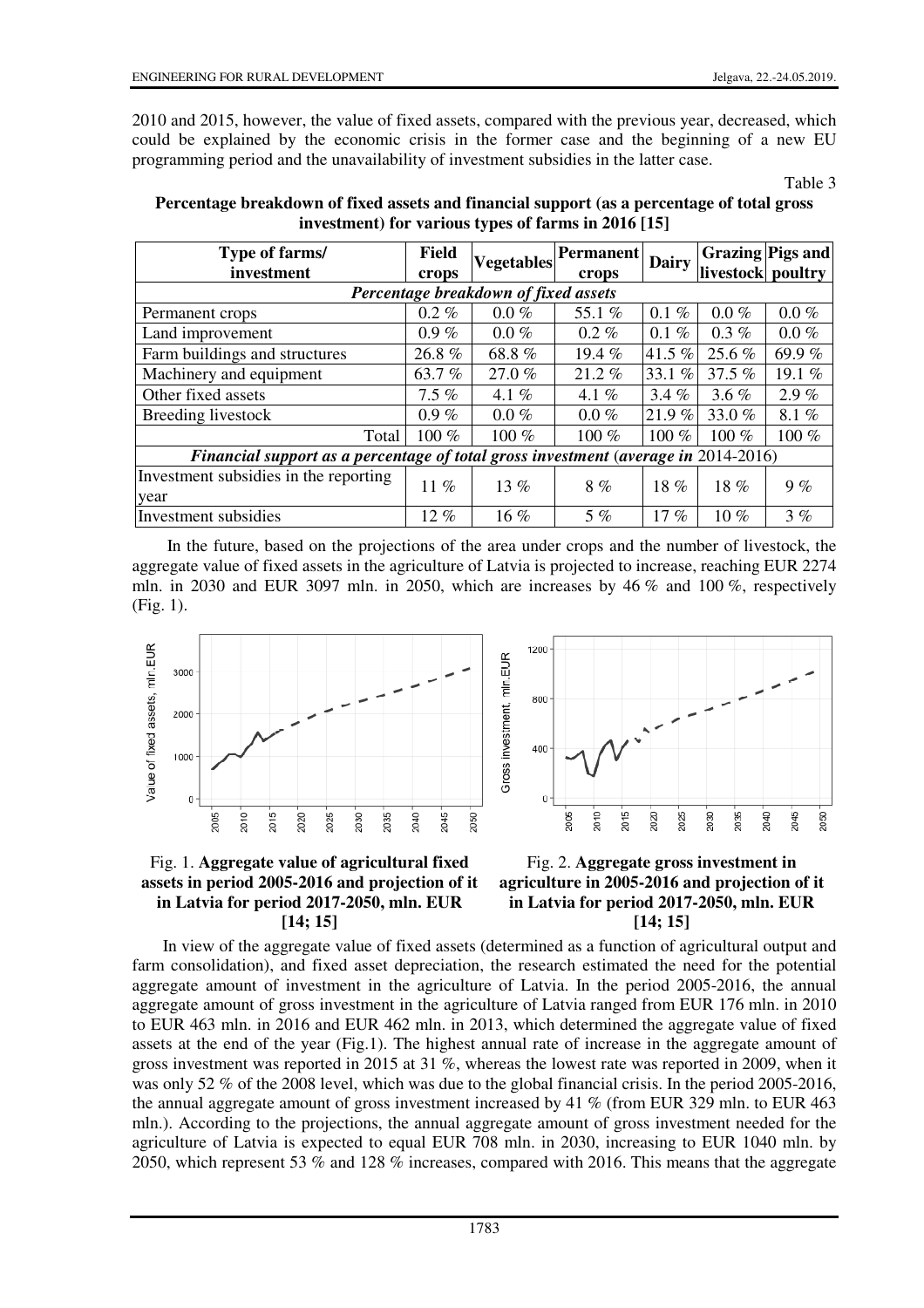amount of investment has to increase at a slightly higher rate in order to reach the necessary aggregate value of fixed assets at the end of the year.

# **Conclusions**

Successful agricultural development requires investments and a certain amount of fixed assets in order to perform technological operations within the best period from the agricultural and technological perspective and at high quality, which is a basis for achieving the projected crop yields and agricultural output levels. In the period 2005-2016, an annual aggregate amount of gross investment in the agriculture of Latvia was, on average, EUR 344 mln., totalling EUR 4.1 bln. over the entire period. In the result, the aggregate value of agricultural fixed assets rose to EUR 1.5 bln. in 2016. The annual aggregate amount of the gross investment needed for the agriculture of Latvia is projected to increase to EUR 708 mln. in 2030 and EUR 1040 mln. in 2050, which represent 53 % and 128 % increases, compared with 2016. In the result, the aggregate value of agricultural fixed assets in Latvia is projected to increase to EUR 2.3 bln. in 2030 and EUR 3.1 bln. in 2050.

## **Acknowledgements**

The research was promoted with the support of the project of the Ministry of Agriculture of the Republic of Latvia "Forecasting of Agricultural Development and the Designing of Scenarios for Policies until 2050", agreement No. 18-100-INV18-5-000001.

## **References**

- [1] Qi A., Murray P.J., Richtera G.M. Modelling productivity and resource use efficiency for grassland ecosystems in the UK. European Journal of Agronomy, vol. 89, September 2017, pp. 148-158. Available at: https://doi.org/10.1016/j.eja.2017.05.002.
- [2] Alderman Ph.D., Stanfill Br. Quantifying model-structure- and parameter-driven uncertainties in spring wheat phenology prediction with Bayesian analysis. Available at: https://doi.org/10.1016/j.eja.2016.09.016.
- [3] Nkurunziza L., Chongtham I.R., Watson Cr.A., Marstorp H., Öborn I., Bergkvist G., Bengtsson J. Understanding effects of multiple farm management practices on barley performance. European Journal of Agronomy, vol. 90, 2017, pp. 43-52. Available at: https://doi.org/10.1016/j.eja.2017.07.003.
- [4] Whitcraft A., Jarvis I., Rembold F., Baruth B. Summary of the GEOGLAM Workshop on Data and Systems Requirements for Operational Agricultural Monitoring. Publications Office of the European Union, Luxembourg, 2018. Available at: doi:10.2760/31351.
- [5] Fritz St., See L., Carlos J., Bayas L., Waldner Fr., Jacques D., Becker-Reshef I., Whitcraft A., Baruth B., Bonifacio R., Crutchfield J., Rembold F., Rojas O., Schucknecht A., Van der Velde M., Verdin J., Wu B., Yan N., You L., McCallum I. A comparison of global agricultural monitoring systems and current gaps. Agricultural Systems, vol. 168, January 2019, pp. 258-272. Available at: https://doi.org/10.1016/j.agsy.2018.05.010.
- [6] Ceglar A., Van der Wijngaart R., De Wit A., Lecerf R., Boogaard H., Seguini L., Van den Berg M., Toreti A., Zampieri M., Fumagalli D., Baruth B. Improving WOFOST model to simulate winter wheat phenology in Europe: Evaluation and effects on yield. Agricultural Systems, vol. 168, January 2019, pp. 168-180. https://doi.org/10.1016/j.agsy.2018.05.002.
- [7] Toreti A., Maiorano A., De Sanctis G., Webber H., Ruane A.C., Fumagalli D., Ceglar A., Niemeyer S., Zampieri M. Using reanalysis in crop monitoring and forecasting systems. Agricultural Systems, vol. 168, January 2019, pp. 144-153. https://doi.org/10.1016/j.agsy.2018.07.001.
- [8] Committee on World Food Security. Principles for Responsible Investment in Agriculture and Food Systems. October 15th, 2014, 32 p.
- [9] OECD. Policy Framework for Investment in Agriculture. March 2013, 40 p.
- [10] Cicea C., Subić J., Turlea C. Specific Economic Efficiency Indicators of Investments in Agriculture. Journal Central European Agriculture, vol. 11 (2010), No. 3, pp. 255-264.
- [11] Nipers A., Pilvere I., Zeverte-Rivza S., Krievina A. Use of Econometric Model for Developing an Outlook for Livestock Sector in Latvia In: 16th International Scientific Conference "Engineering